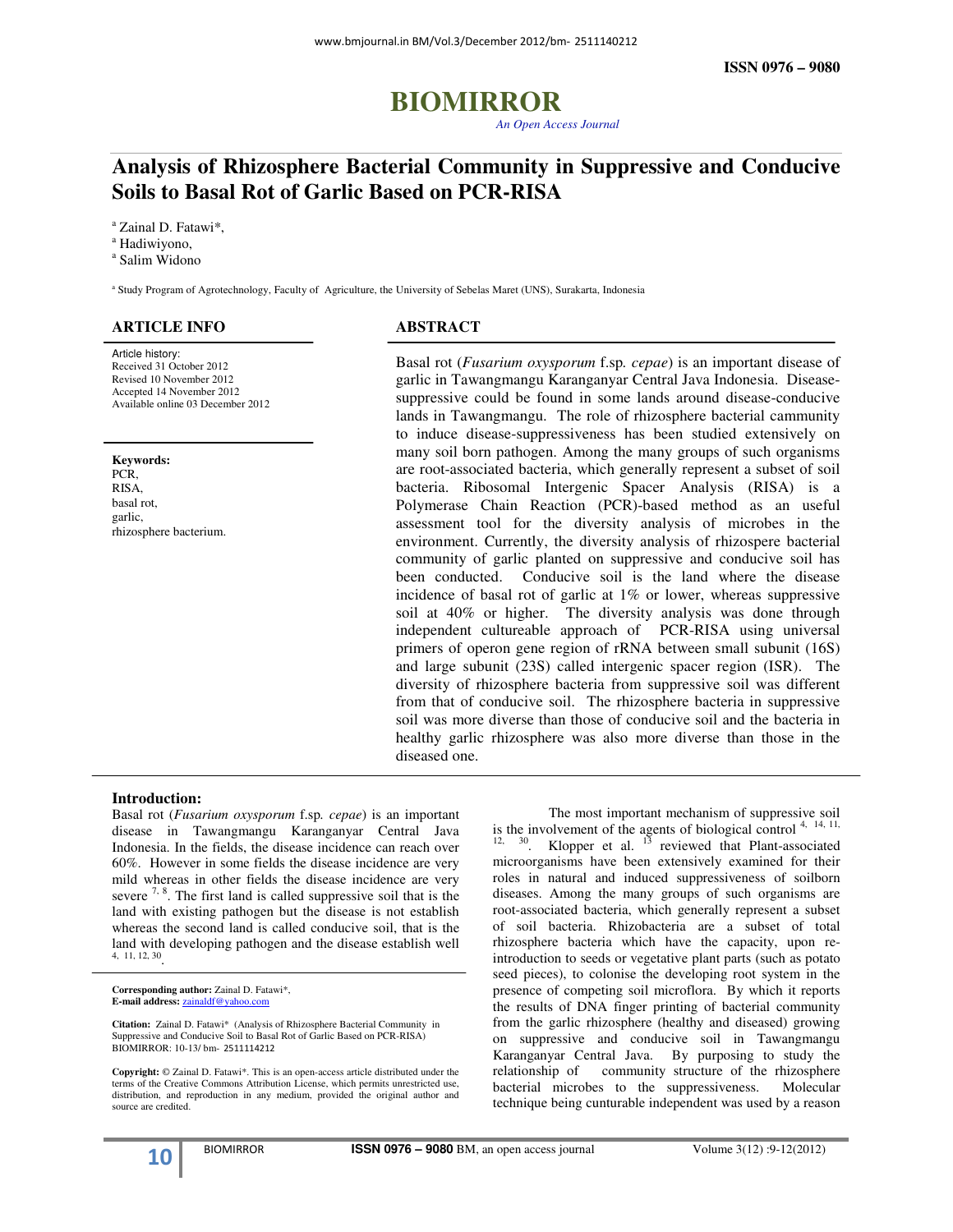### **BIOMIRROR**

that at about 99% microbes are unculturable [20] so the conventional techniques being culture dependent are less representative. *Polymerase chain reaction* - *Ribosomal intergenic spacer analysis* (PCR-RISA) was used for this study. PCR-RISA has been used by previous researches for determining bacterial community from rhizosphere and bulk soil  $2, 3, 19$ . The tool has been proved as one of accurate molecular techniques being culturable independent in addition to Denaturing Gradient Gel Electrophoresis (DGGE) 15, 19, 24, Terminal Restriction Fragment Length Polymorphism (T-RFLP) 1, 26, and PCR-Single Strand Conformism Polymorphism (PCR-SSCP)<sup>19, 21, 22</sup> .

#### **Materials and Methods:**

Purposive sampling method was used for determining rhizospfere soil of garlic sample at Tawangmangu Karanganyar Central Java. The criteria of suppressive soil is the land area of garlic in which the disease incidence of basal rot at 1% or lower, where as conducive soil at 40% or higher, at generative stage of garlic planting. no symptom caused by other diseases or pests, and cultivar Tawangmangu Baru. Each area was sampled 10 plants and each criteria soil (suppressive and conducive) was sampled from 2 area. Bacterial community analysis was applied on composite samples from 10 plants of sample.

The extraction of BDB and rhizosphere bacteria was done using DNAMITE Kit. Intergenic Spacer Region (ISR) between gene of small-subunit (SSU) and largesubunit(LSU) rRNA were amplified in 25 µL PCR mix of final concentration, total amount 50 ng DNA of bacteria, 2.5 mL of 10mg mL-1 BSA (Bovine Serum Albumin), 12.5 Mega Mix Royal (Microzone<sup>RM</sup>) and 1.25 µL of 100 pmol of each primer. The primers were S926f and L189r with running program of PCR-RISA as described by Yu and Mohn<sup>28</sup> by a little modification consisted of pre-denaturizing at 95°C for 2 minute, 30 cycles consisted of denaturizing at 94 $\degree$ C for 0,5 minutes, annealing at 47 $\degree$ C for 0,5 minutes, extension at  $72^{\circ}$ C for 5 minutes.

Electrophoresis of amplified DNA was done using 6% polyacilamid gel electrophoresis (PAGE), made from 5.30 mL of 30% polyacrilamid, 1 mL 10XTBE buffer, 2.70 mL dH2O, 5 µL Temmed, and 2 mL of 10% Ammonium Persulfate (APS). The electrophoresis was run at 50 V current for 135 minutes in 1xTBE buffer by using the machine of mini vertical electrophoresis (BioRad<sup>TM</sup>).

#### **Results and Discussion:**

Generally the results were obvious that DNA finger printing using PCR-RISA generated the bacterial community structure of garlic rhizosphere from suppressive soil being different from those of conducive one. Bacterial community from suppressive soil were significantly more diverse than those of suppressive soil, and the healthy garlic was significantly more diverse than the diseased garlic one (Figure 1).

There are some fragments (8 bands) at a range of 100 bp to 1000 bp founded from suppressive soil. The fragments show thick and visualized conveniently. It means that population of the rhizosphere bacteria is abundant in those samples. Possibly, the bacteria having the fragment are involved in the exhibition of suppressiveness of the

rhizoosphere soil. At list 8 fragments belong to some species of bacteria were founded in the suppressive soil, which was not found in the conducive soil. According to the result of clustering analysis based on similarity coefficient of the communities and UPGMA dendrogram in Figure 2, it is clear that the bacterial community structure of garlic rhizosphere from suppressive soil is different from conducive soil.

**Figure 1. The DNA fragment pattern of rhizosphere bacteria from conducive (C1, C2, C3) and suppressive (S1, S2, S3) soil to basal rot of garlic generated by PCR-RISA with the primer of S926f and L189r**







 As a tool to study on the bacterial community analysis of rhizosphere bacteria of garlic, PCR-RISA is a discriminative tool. It can be interpreted that from a number of 10 composite samples of garlic rhizosphere soil could delineate 3 deferent DNA patterns. It means that bacterial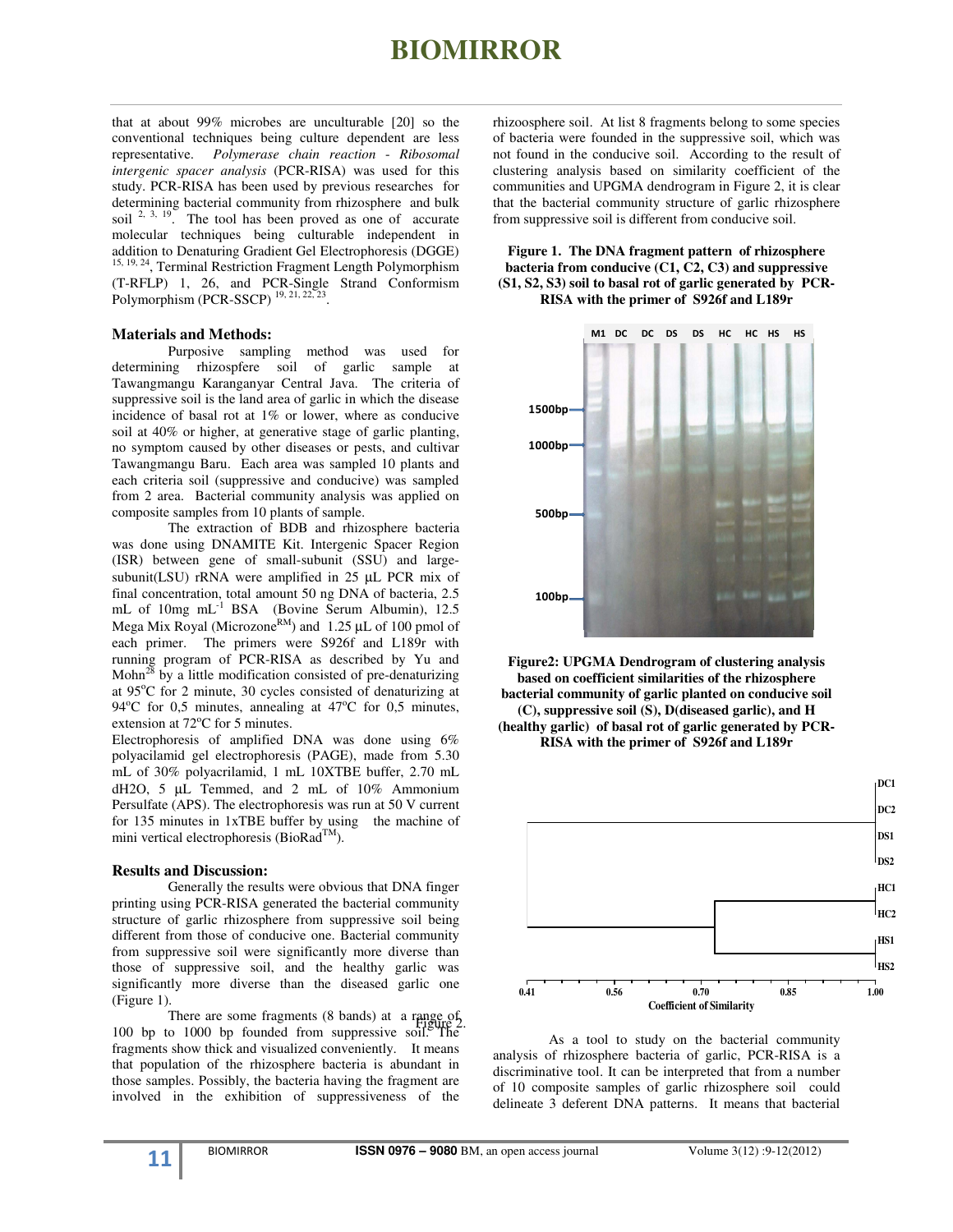## **BIOMIRROR**

community structure of the rhizosphere bacteria in garlic is significantly diverse. Each sample could delineate two to eleven convenient DNA fragments.

Based on the present works, a speculation can be made about the role of rhizosphere baterial community of plant in the disease suppressiveness, since it is interesting that a fragment positioned at the range of 100 bp and 1000 bp are the most frequently recovered from suppressive soil. The relationship of bacterial community of garlic rhizosphere to plant healthiness against some pathogens had been studied extensively in many plants  $3, 14, 27, 15, 13, 29, 30$ . Some of rhizosphere bacteria were reported to induce diseasesuppressive of some plants from certain soil born and foliage diseases  $5, 14, 17, 27, 15, 13, 14, 29, 30$  In addition biological diseases  $5, 14, 17, 27, 15, 13, 14, 29, 30$ factor, it is possible that the activity of bacterial community from disease-suppressive of basal rot of garlic in Tawangmangu was also effected by other soil properties including organic matter, physical and chemical condition  $9$ , 10 .

 This study was the first attempt to use cultureindependent method to evaluate the presence and activity of the dominant populations of bacterial community in relation to exhibition of infected garlic by basal rot pathogen. PCR-RISA was used for this study. The results show that PCR-RISA can be used to detect the bacterial community of garlic rhizosphere. PCR-RISA has been an alternative widely applying to diversity analysis of microbial community including rhizosphere bacteria  $2, 3, 6, 17, 19$ , in addition to Denaturing Gradient Gel Electrophoresis (DGGE)<sup>15, 19, 24</sup>, Terminal Restriction Fragment Length Polymorphism (T-<br>RFLP)<sup>1,19,26,</sup> and PCR-Single Strand Conformism  $RFLP$ <sup>1,19,26,</sup> and  $PCR\text{-}Single$  Strand Conformism Polymorphism (PCR-SSCP)  $19, 21, 22, 23$ .

#### **Conclusion:**

The present study suggested that based on PCR-RISA, the rhizosphere bacterial community of garlic growing on suppressive soil was more diverse than the conducive soil, and similarly the rhizosphere bacterial community of healthy garlic was more diverse in comparing to diseased one.

#### **Acknowledgments:**

This research was founded by a project of "Hibah Fundamental" from DP3M, Directorate-General of High Education, the Ministry of Education and Culture, the Republic of Indonesia through Contract No: 2339/UN27.16/PN/2012.

#### **References:**

- 1. Blackwood C, Marsh T, Kim S-H, Poul EA (2003) Terminal restriction fragment length polymorphism data analysis for quantitative comparison of microbial communities. Appl Environ Microbiol 69(2):926-932.
- 2. Baudoin E, Guckert EBA (2003) Impact of artificial root exudates on bacterial community structure in bulk soil and maize rhizosphere. Soil Biol Biochem 35(9):1183-1192.
- 3. Borneman J, Skroch PW, O'Sullivan KM, Palus JA, Rumjanek NG, Jansen JL, Nienhuis J, Triplet EW (1996) Molecular microbial diversity of an agricultural soil in Wisconsin. Appl Environ Microbiol 62: 1935-1943.
- 4. Cook, R.J, Baker K.F (1983). The Nature and Practice of Biological Control of Plant Pathogens. The American Phytopathological Society, St. Paul, Minnesota. 539 p.
- 5. Duineveld BM, Kowalchuk GA, Kelizer A, van Elsas JD, van Ween JA (2001) Analysis of bacterial communities in the rhizosphere of chrysanthemum via denaturing gradient gel electrophoresis of PCR-implied 16S rRNA as well as DNA fragments coding for 16S rRNA. Appl Environ Microb 67(1):172-178.
- 6. Dunfield KE, Germida JJ (2001) Diversity of bacterial communities inerrhizosphere and root interial of filed-grown genetically modified *Brassica napus*. FEMS Microb Ecol 38:1- 9.
- 7. Hadiwiyono (2004) Attack of Fusarium on garlic plantings in Tawangmangu Central Jawa. *In*: Susanto S (ed) Prosiding Simposium Nasional I tentang Fusarium*.* The Local Commissariat of Indonesian Phytopathological Society (IPS) in Purwokerto and the department of Plant Pests and Diseases, Faculty of Agriculture, the University of General Sudirman in Purwokerto. pp.203-210.
- 8. Hadiwiyono, Widono S (2005) Study on baseline of epidemic occurrence of basal rot of garlic in Tawangmangu. Research Project Report funded by Scheme of *"*Hibah Fundamental", the Directorate-General of High Education, the Ministry of National Education of Indonesia. TA.2005. No. Contract: 033/SPPP/PP-PM/DP3M/IV/2005 (*in Indonesia*)
- 9. Hadiwiyono, Widono S, Fatawi ZD, Novianti N (2008) Relationship analysis of soil nutrients N, P, and K to disease intensity of basal rot (*Fusarium oxysporum* f. sp. *cepae*) of garlic. Agrosains 10(1):19-25.
- 10. Hadiwiyono, Widono S (2008) Relationship of environmental factor to disease intensity of basal rot of garlic in Tawangmangu. Agrin 27(1):1-8.
- 11. Haas D, Défago G (2005) Biological control of soil-borne pathogens by fluorescent pseudomonads. Nature Reviews Microbiology. AOP, published online 10 March 2005; doi:10.1038/nrmicro1129
- 12. Keen B, Vancov T (2010) *Phytophthora cinnamomi* suppressive soils. *In*: Mendez-Vilas A (ed) Curent Research, Technology and Education Topics in pplied Microbiology and Microbial Biotechnology. FORMATEX. pp.239-250.
- 13. Kloepper JW, Rodriguez-Ubana R , Zehnder GW, Murphy JF, Sikora E, Fernández C (1999) Plant root-bacterial interactions in biological control of soilborne diseases and potential extension to systemic and foliar diseases. Austral Plant Pathol 28: 21-26
- 14. Jeger MJ (2001) Biotic interaction and plant-pathogen association. In: Jeger MJ, Spence NJ (eds) Biotic interaction and plant-pathogen association. CABI Publishing, Willingford, Oxon, UK.
- 15. Muyer G, de waal EC, Uiterlinden AG (1993) Profiling of complex microbial population by denaturing gradient gel electrophoresis analysis of polymerase chain reaction-amplified coding for 16S rRNA. Appl Environ Microbiol 59:695-700.
- 16. Mazzola, M. 2010. Management of resident soil microbial community structure and function to suppress soilborne disease development *In:* Reynolds MP (ed) *Climate Change and Crop Production.* CAB International, Wallingford. pp.201-217.
- 17. Raupach GS, Kloepper JW (1998) Mixtures of plant growthpromoting rhizobacteria enhance biological control of multiple cucumber pathogens. Phytopathology 88:1158-1164.
- 18. Robleto EA, Kmiecik K, Oplinger ES, Nienhuis J, Triplett EW (1998) Trifolitoxin production increases nodulation competitiveness of *Rhizobium etli* CE3 under agricultural conditions. Appl Environ Microbiol 64 (7):2630-2633.
- 19. Saito A, Ikeda I, Ezura H, Minamisawa K (2007) Microbial community analysis of the philosopher using cultureindependent methodologies. Microbes Environ 22(2):93-105.
- 20. Schloss PD, Handelsman J (2005) Metagenomics for studying unculturable microorganisms: cutting the Gordian knot. Genome Biol 6(8):229.
- 21. Schmalenberger A, Tebbe CC (2002) Bacterial community composition in the rhizosphere of a transgenic, herbicide-